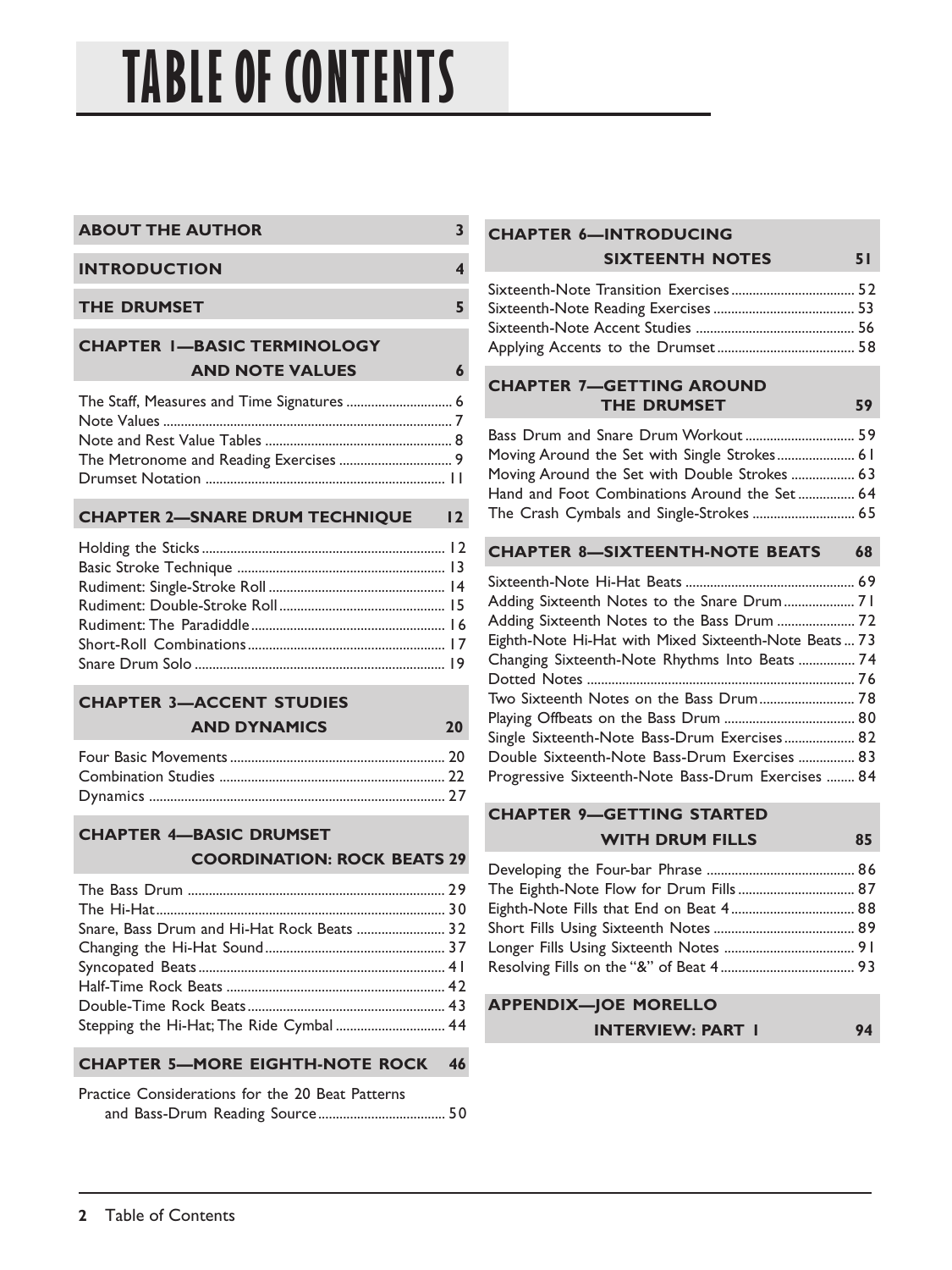# **CHAPTER 1**

# **Basic Terminology and Note Values**

### THE STAFF, MEASURES AND TIME SIGNATURES

#### THE STAFF

Music is written by placing *notes* on a *staff* of five lines and four spaces. The symbol at the beginning of the staff, which looks like two vertical lines, is called a *percussion clef.* The percussion clef tells you that the music on the staff is for drums. Each line and space represents a different instrument in the drumset.



#### MEASURES

*Beats*, the most basic units of musical time, are grouped into *measures* of equal length that is, each measure contains the same number of beats. Measures are marked with vertical *bar lines.* Short sections and excerpts end with a *double bar line.*



#### TIME SIGNATURES

At the beginning of every musical piece there is a *time signature*. A time signature tells you how to count the music. The top number tells you how many beats are in each measure; the bottom number tells you which kind of note (see "Note Values" on page 7) gets one beat. The most common time signature is  $\frac{4}{6}$ .



 $\overline{4}$  = Quarter note  $\overline{)}$  gets one beat